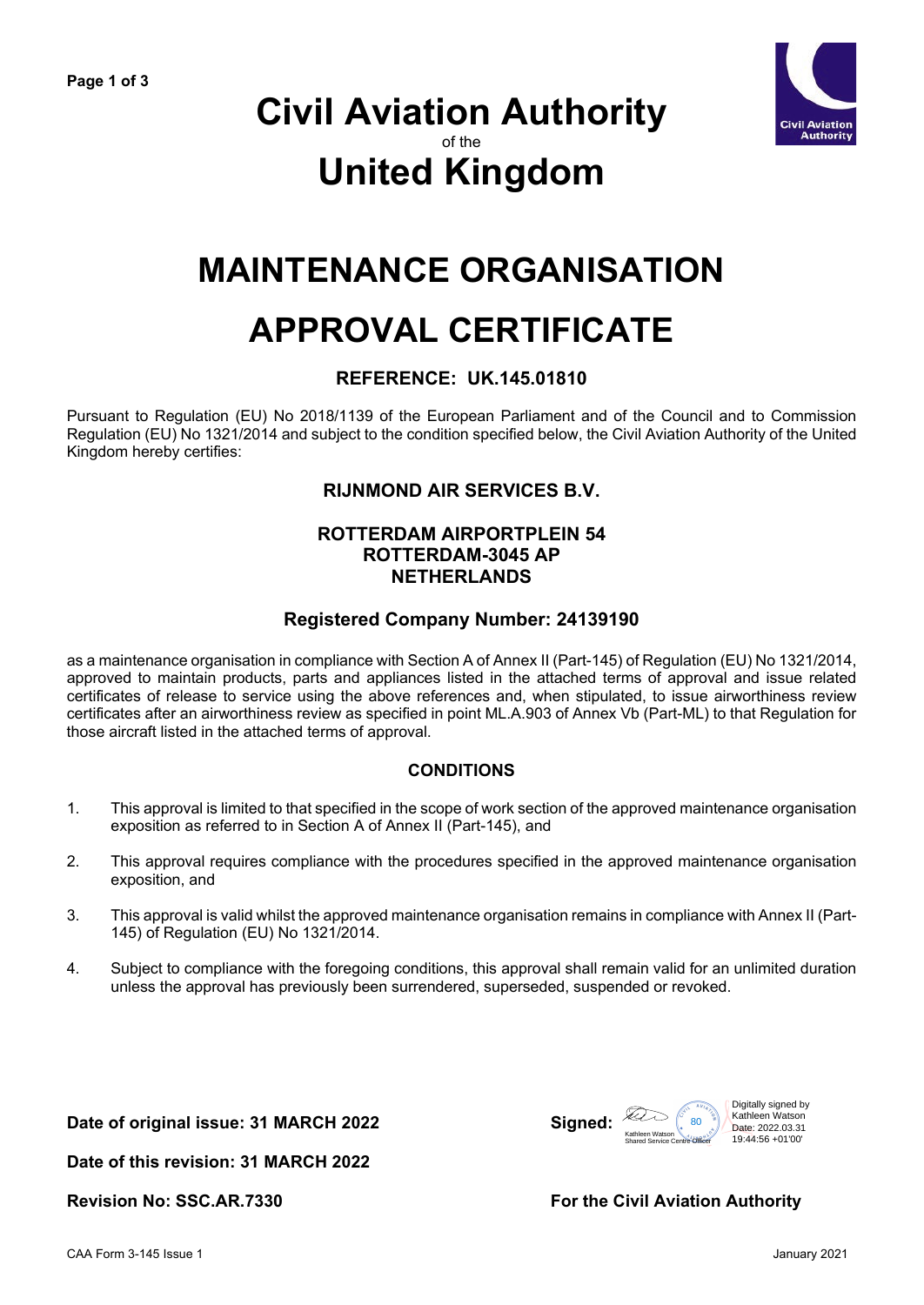| Page 2 of 3<br><b>MAINTENANCE ORGANISATION</b>                                                                                                                     |                                              |                                                                                                                                                                                                                                                                                                                                                                                                                                                                                           |                                                                                                                                                                                                                                        |                                                                                                                                                                                                                                |  |  |  |  |  |
|--------------------------------------------------------------------------------------------------------------------------------------------------------------------|----------------------------------------------|-------------------------------------------------------------------------------------------------------------------------------------------------------------------------------------------------------------------------------------------------------------------------------------------------------------------------------------------------------------------------------------------------------------------------------------------------------------------------------------------|----------------------------------------------------------------------------------------------------------------------------------------------------------------------------------------------------------------------------------------|--------------------------------------------------------------------------------------------------------------------------------------------------------------------------------------------------------------------------------|--|--|--|--|--|
| <b>TERMS OF APPROVAL</b>                                                                                                                                           |                                              |                                                                                                                                                                                                                                                                                                                                                                                                                                                                                           |                                                                                                                                                                                                                                        |                                                                                                                                                                                                                                |  |  |  |  |  |
| <b>REFERENCE:</b><br>UK.145.01810                                                                                                                                  |                                              |                                                                                                                                                                                                                                                                                                                                                                                                                                                                                           |                                                                                                                                                                                                                                        |                                                                                                                                                                                                                                |  |  |  |  |  |
| <b>ORGANISATION:</b><br><b>RIJNMOND AIR SERVICES B.V.</b><br>ROTTERDAM AIRPORTPLEIN 54, ROTTERDAM-3045 AP, NETHERLANDS<br>DE ZANDEN 31, 7395 PA TEUGE, NETHERLANDS |                                              |                                                                                                                                                                                                                                                                                                                                                                                                                                                                                           |                                                                                                                                                                                                                                        |                                                                                                                                                                                                                                |  |  |  |  |  |
| <b>CLASS</b>                                                                                                                                                       | <b>RATING</b>                                | <b>LIMITATION</b>                                                                                                                                                                                                                                                                                                                                                                                                                                                                         | <b>BASE</b>                                                                                                                                                                                                                            | <b>LINE</b>                                                                                                                                                                                                                    |  |  |  |  |  |
| <b>AIRCRAFT</b>                                                                                                                                                    | A1<br><b>Aeroplanes</b><br>above 5700 kg     | <b>BEECH 300 SERIES</b><br>BEECH 400 / MITSUBISHI MU-300<br><b>BEECH 1900</b><br><b>CESSNA 525B</b><br><b>CESSNA 550/560</b><br><b>CESSNA 560 XL/XLS</b><br><b>CESSNA 680</b><br><b>DORNIER 228</b><br><b>FAIRCHILD SA227 SERIES</b><br><b>FALCON 20-5</b><br><b>FALCON 50</b><br><b>FALCON 200</b><br>FALCON 2000EX<br>FALCON 2000EX EASY<br><b>GULFSTREAM (IAI) 200/GALAXY</b><br><b>JETSTREAM 31/32</b><br><b>JETSTREAM 41</b><br>LEARJET 35/36                                        | X<br>X<br>X<br>X<br>X<br>$\boldsymbol{\mathsf{X}}$<br>$\boldsymbol{\mathsf{X}}$<br>$\boldsymbol{\mathsf{X}}$<br>$\boldsymbol{\mathsf{X}}$<br>$\boldsymbol{\mathsf{X}}$<br>X<br>$\boldsymbol{\mathsf{X}}$<br>X<br>X<br>X<br>X<br>X<br>X | X<br>X<br>$\mathsf{X}$<br>$\mathsf{X}$<br>X<br>X<br>$\overline{\mathsf{x}}$<br>X<br>X<br>$\mathsf{X}$<br>$\mathsf{X}$<br>$\mathsf{X}$<br>X<br>X<br>X<br>$\boldsymbol{\mathsf{X}}$<br>$\boldsymbol{\mathsf{X}}$<br>$\mathbf{x}$ |  |  |  |  |  |
|                                                                                                                                                                    | A2<br><b>Aeroplanes</b><br>5700 kg and below | <b>BEECH 90 SERIES</b><br><b>BEECH 200 SERIES</b><br><b>CESSNA 500</b><br><b>CESSNA 501/551</b><br><b>CESSNA 510</b><br><b>CESSNA 525/525A</b><br><b>FAIRCHILD SA226 SERIES</b><br><b>MITSUBISHI MU-2B</b><br>PIAGGIO P180 AVANTI/AVANTI II<br><b>PILATUS PC-12</b><br>PIPER PA-46-500TP<br><b>SHORTS SC7</b><br><b>SOCATA TBM 700</b><br><b>TWIN COMMANDER</b><br>680/681/690/695 SERIES<br><b>SINGLE TURBO-PROPELLER</b><br><b>ENGINE AEROPLANES</b><br><b>PISTON-ENGINE AEROPLANES</b> | X<br>$\checkmark$<br>Y.<br>X<br>X<br>X<br>X<br>X<br>X<br>X<br>X<br>X<br>X<br>$\mathsf{X}$<br>X<br>X<br>X<br>X<br>X                                                                                                                     | X<br>Y<br>X<br>X<br>X<br>X<br>X<br>$\mathsf{X}$<br>$\mathsf{X}$<br>$\mathsf{X}$<br>$\mathsf{X}$<br>$\mathsf{X}$<br>$\mathsf{X}$<br>$\mathsf{X}$<br>$\mathsf{X}$<br>X<br>X<br><b>X</b>                                          |  |  |  |  |  |

**Date of original issue: 31 MARCH 2022 Signed:**



**Date of this revision: 31 MARCH 2022**

Revision No: SSC.AR.7330 **For the Civil Aviation Authority**